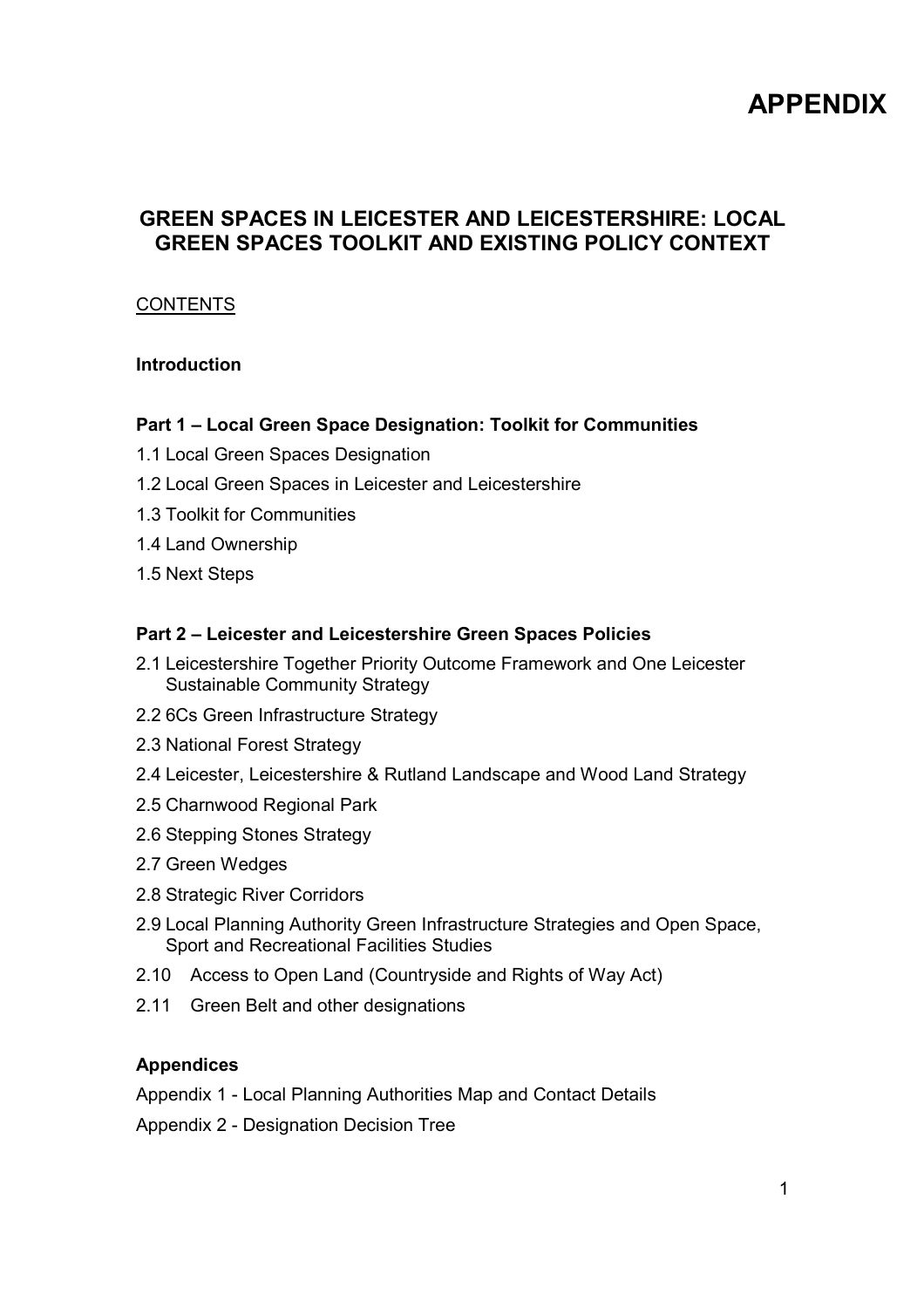# Introduction

Green spaces are a vital part of a vibrant and healthy community. The Leicestershire Together Priority Outcome Framework and the One Leicester Partnership Sustainable Community Strategy recognise the value that Green Spaces can have on the lives of people in the County and the City respectively and the value communities place upon them. This document is designed to support local communities and councils in making decisions about the future protection and use of existing green spaces. It does this by providing advice and support to those wishing to designate green spaces valued by local communities; and by bringing together into one document key policies and designations that exist. More localised policies will also be put in place by individual local planning authorities through their plans and guidance, details of which can be found through their websites (see Appendix 1).

Following its election in 2010 the Coalition Government declared its intention to give local communities the power to designate green spaces valued by local people. The nine local authorities across Leicester and Leicestershire agreed to work together to support communities in applying the new designation. The fruit of this collaboration forms the first part of this document which takes the form of a toolkit which will support local communities and councils wishing to identify and protect valued green spaces through local and neighbourhood plans in line with the Government's proposed new designation.

The nine councils have for many years worked together with other partners to identify, maintain and enhance green spaces of value. As a result there already exists a robust set of policies and designations to protect different types of green space. These are collated in the second part of the document which brings together in one place the evidence, approaches, designations and policies that relate to green spaces in the sub-region. It includes information about protective designations already in place and is designed to raise awareness amongst local communities of the existence, purpose and implications of these.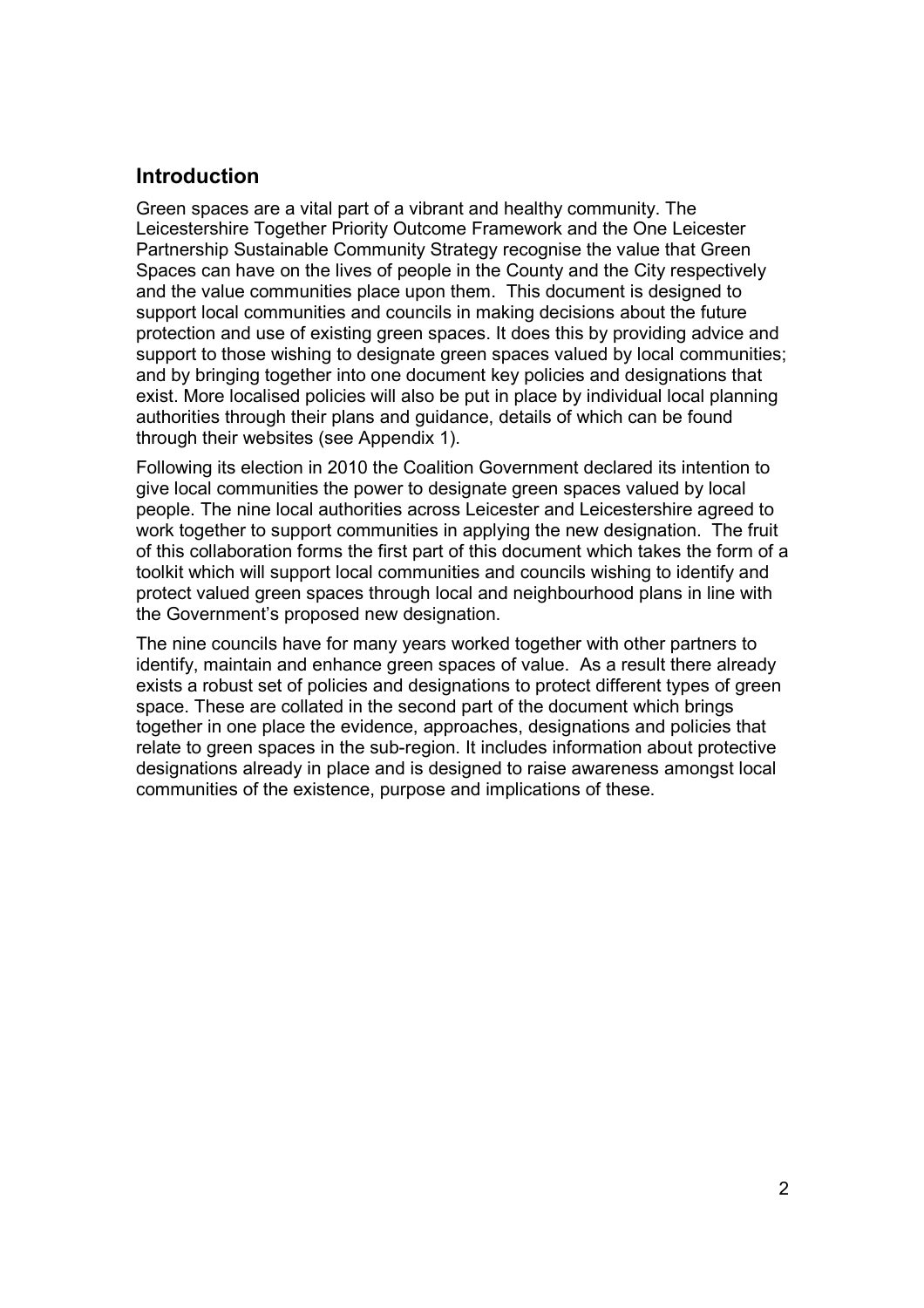# Part 1 – Local Green Spaces Designation: Toolkit for **Communities**

The Government is introducing a new type of designation, the Local Green Space designation that will allow communities to identify and protect small areas of land that are of true value to the local community. These will be identified and designated through Local and Neighbourhood Plans to ensure they are considered in the context of other possible land uses and community needs.

Local Plans are produced by the Local Planning Authority, which will be the relevant Borough, District or City Council (see map at appendix 1 for the detail of your local planning authority). These Local Plans (previously called Local Development Frameworks or Core Strategies) will include a vision and overarching priorities for the area for the next 15 to 20 years and set out appropriate policies to guide the use of land and infrastructure to achieve this.

On a smaller scale, the Neighbourhood Plans do the same thing. These will typically be led by a Parish or Town Council or a Neighbourhood Forum in nonparished areas. The Neighbourhood Plan will need to be approved by the Local Planning Authority and by the community it covers and must be consistent with the overarching priorities and policies of the Local Plan. The Neighbourhood Plan policies will take precedence over Local Plan policies on issues of a nonstrategic, local nature.

This section of the document sets out a guide, or toolkit, to support communities and organisations through the process of identifying and designating valued green spaces in Local and Neighbourhood Plans taking account of Local Green Space designation criteria.

#### Resources:

CLG's An Introduction to Neighbourhood Planning

http://www.communities.gov.uk/documents/planningandbuilding/pdf/1985896.pdf

National Planning Policy Framework (NPPF)

http://www.communities.gov.uk/publications/planningandbuilding/nppf

#### 1.1 The Local Green Spaces Designation

The National Planning Policy Framework (NPPF) is a Government document that sets out how the planning system will operate across the country. The NPPF is the key national planning document containing policies that Local and Neighbourhood Plans will need to take account of. In these policies it proposes a new designation to protect local green areas of particular importance to local communities.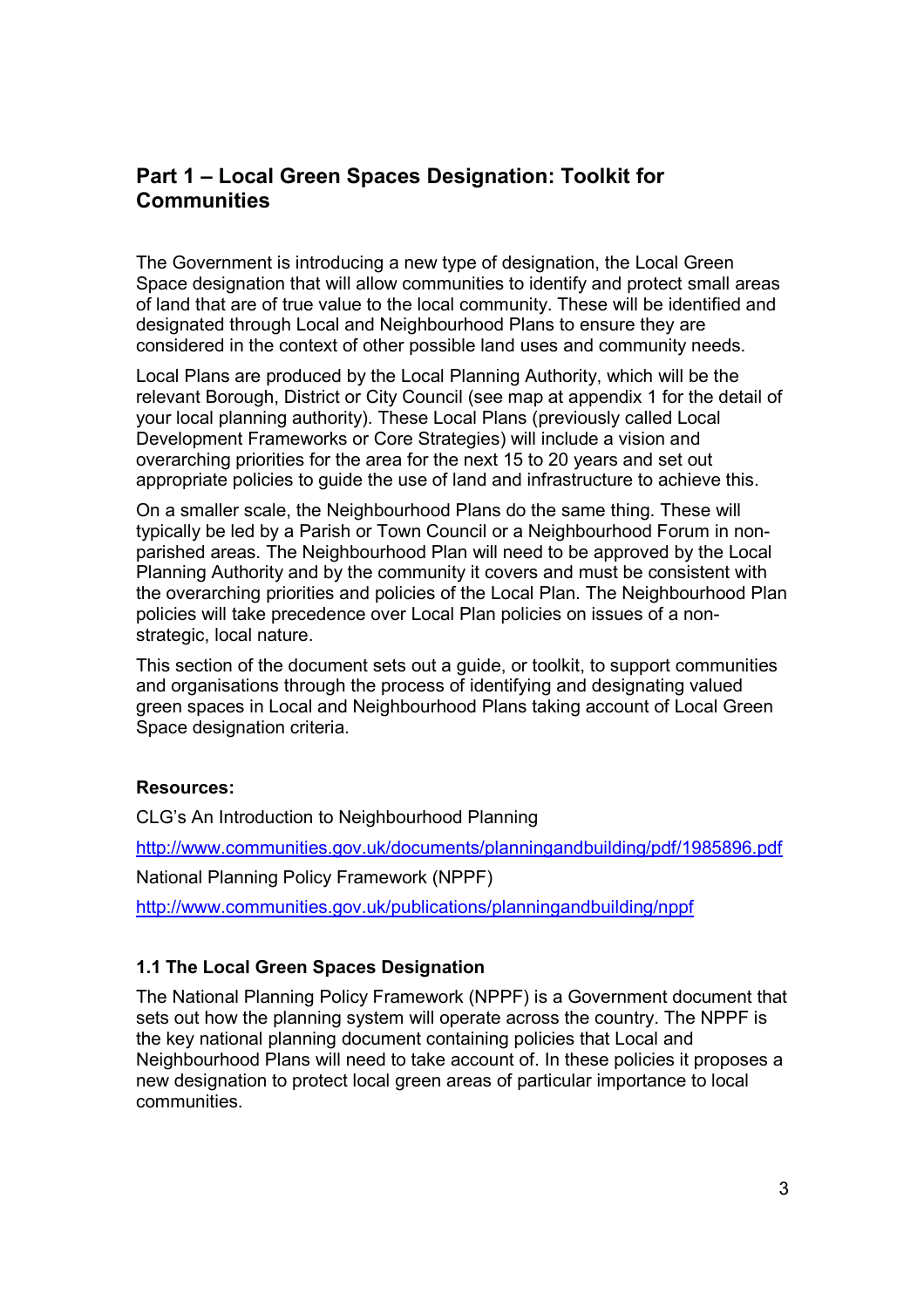"Local communities through local and neighbourhood plans should be able to identify for special protection green areas of particular importance to them. By designating land as Local Green Space local communities will be able to rule out new development other than in very special circumstances. Identifying land as Local Green Space should therefore be consistent with the local planning of sustainable development and complement investment in sufficient homes, jobs and other essential services. Local Green Spaces should only be designated when a plan is prepared or reviewed, and be capable of enduring beyond the end of the plan period.

The Local Green Space designation will not be appropriate for most green areas or open space. The designation should only be used:

- where the green space is in reasonably close proximity to the community it serves;
- where the green area is demonstrably special to a local community and holds a particular local significance, for example because of its beauty, historic significance, recreational value (including as a playing field), tranquillity or richness of its wildlife; and
- where the green area concerned is local in character and is not an extensive tract of land.

Local policy for managing development within a Local Green Space should be consistent with policy for Green Belts"

(Paragraph 78-78, NPPF)

#### 1.2 Local Green Spaces in Leicester and Leicestershire

There is already a wealth of evidence available on green spaces in Leicester and Leicestershire (see part two) and this should be used as a starting point in identifying and considering the designation of the green spaces in your area.

#### Community Need

An important consideration when exploring the local green space is the quantity and quality of green spaces in your area. Although not identified in the NPPF as a criterion for Local Green Space designation, the NPPF does highlight the importance of access to green spaces and the evidence of a deficit or surplus as an important consideration in any Local and Neighbourhood Plan. The NPPF states:

"Access to high quality open spaces and opportunities for sport and recreation can make an important contribution to the health and well-being of communities. Planning policies should be based on robust and up to date assessments of the needs for open space, sports and recreation facilities and opportunities for new provision. The assessments should identify specific needs and quantitative or qualitative deficits or surpluses of open space, sports and recreational facilities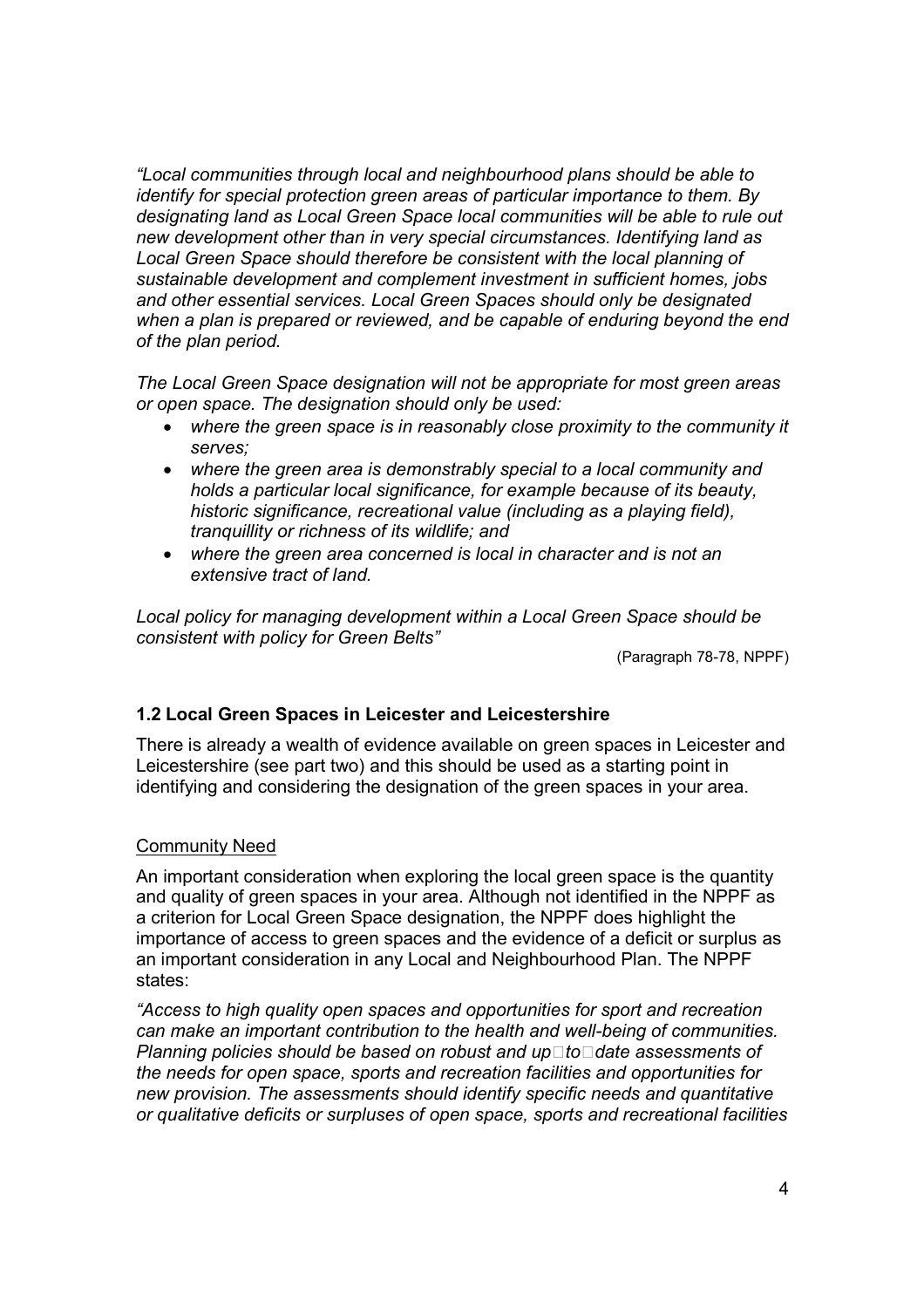in the local area. Information gained from the assessments should be used to determine what open space, sports and recreational provision is required."

See your Local Planning Authority website for further details. Find your Local Planning Authority with the Map and Contact details at Appendix 1.

#### Community Value

Local and Neighbourhood Plans will also need to take account of community views about the value of green spaces. Local people value green spaces for a wide range of reasons, including for their landscape, nature, recreation and community attributes. Leicestershire County Council recently carried out an engagement exercise with communities across the county to understand which green spaces they value. The exercise was undertaken at each of the 27 Community Forums and through an innovative online tool. In total 3,114 green spaces were identified through nearly 2,000 representations.

The findings of the engagement exercise are set out in 27 detailed reports for each community Forum area, and are summarised in a countywide Green Spaces Consultation Report. The intensity map below shows a broad overview of the green spaces identified across the county. The intensity of colour corresponds to the number of times a green space was identified. Although a useful means of identifying areas of particular importance to respondents, the views described here are not necessarily representative of the population as a whole and therefore should not be interpreted as the only green spaces of importance within the County.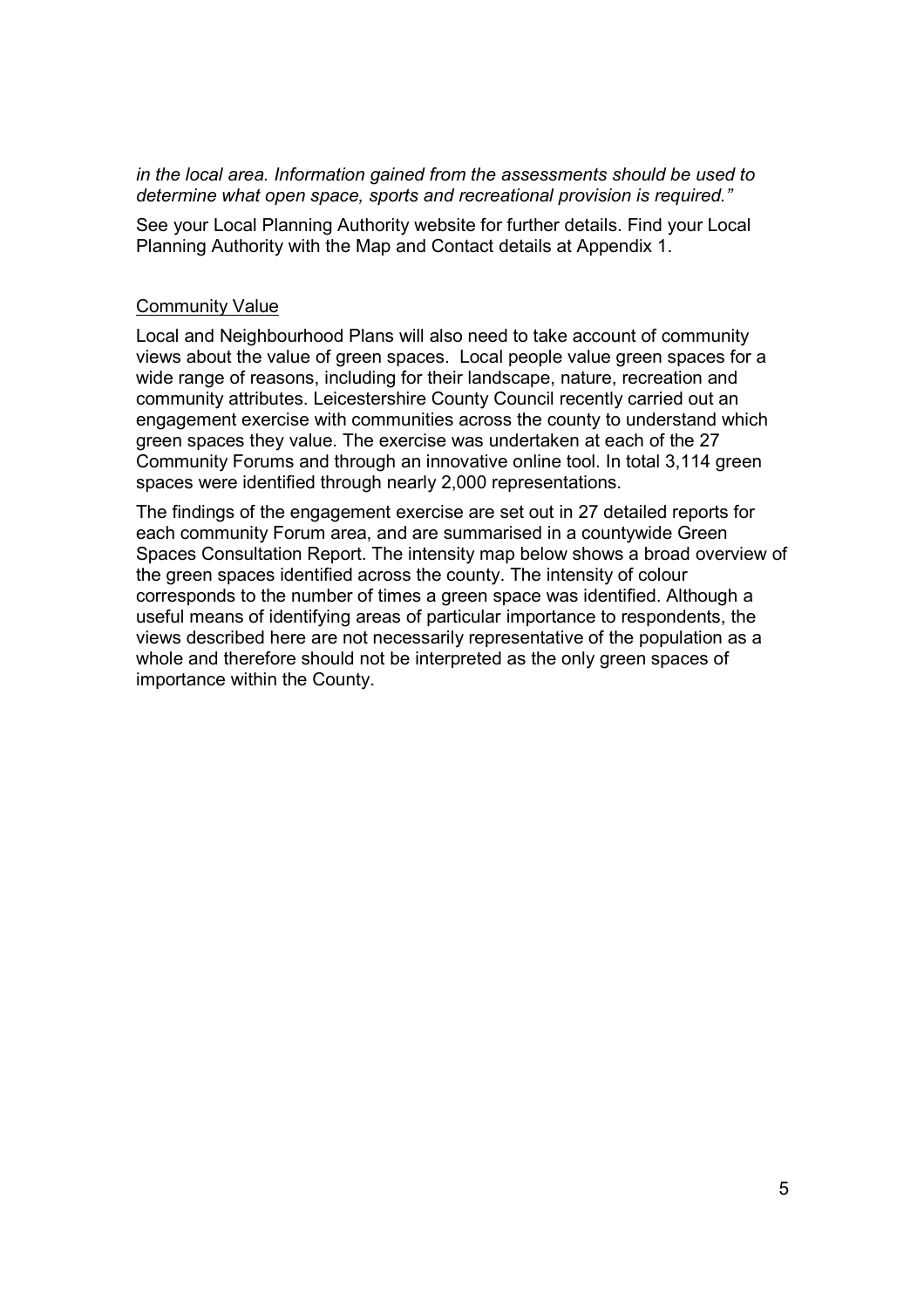Leicestershire Intensity Map



The Local Green Space designation criteria make clear that community value must be attributed to a green space for it to be considered for designation. Local communities and councils will wish to draw on a variety of sources of evidence about valued green spaces. In the County the findings of the County Council's engagement exercise, available at www.lsr-online.org/greenspaces, will form part of this evidence base.

# 1.3 Community Designation Toolkit

The key part of the toolkit is a methodology, in the form of the 'decision tree' attached as Appendix 2, which sets out a decision-making process for deciding whether a particular green space can be designated as a Local Green Space. The process can also help decide whether other designations are appropriate if the green space does not meet the Local Geen Space criteria.

# Local Green Spaces Criteria

The Local Green Space designation will be determined locally by the Local Planning Authority through the preparation of its Local Plan and by Parish/ Town Council or Neighbourhood Forum through the preparation of its Neighbourhood Plan.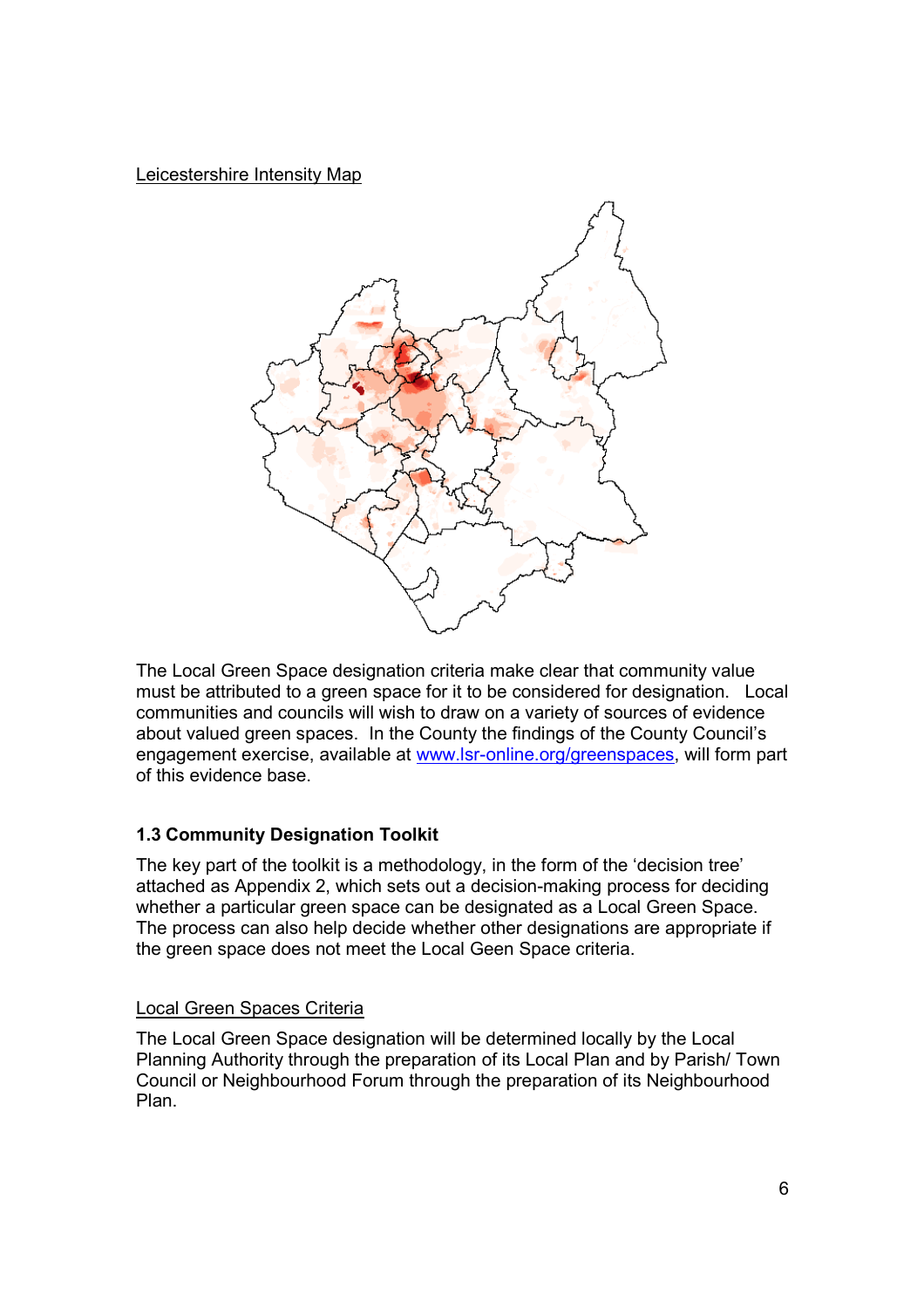The NPPF sets out the principles for the Local Green Space designation, including key criteria, and it will be for those preparing Local and Neighbourhood Plans to interpret these for their own area.

The Government has set 3 criteria that your green space will need to meet to be considered as a Local Green Space.

#### 1. Reasonably close proximity to the community it serves

The NPPF does not prescribe what 'reasonably close proximity' means. It will be for Local Planning Authorities and local communities to decide how this will be applied in their area. There are a number of ways in which this could be applied and it will be necessary to justify the relationship the green space has with the community it serves. It may vary depending on the size of the community the green space relates to or 'serves' or vary depending on the size of the green space or the value placed upon it by the community.

A common sense approach to the criteria will need to be taken. It is clear that the Government does not intend green spaces which are isolated or distant from communities to be designated.

Section 2.8 of the Leicestershire County Council Green Spaces Consultation Report and the individual Community Forum Reports include analysis of the proximity of valued green spaces to centres of population.

#### 2. Demonstrably Special to a Local Community

It is proposed in the NPPF that to be considered for designation as a Local Green Space it should be demonstrably special to a local community and hold a particular local significance; for example because of its:

- beauty;
- historic significance;
- recreational value;
- tranquillity; or
- richness of wildlife.

The proposed designation should be a means of protecting parcels of land which do not fall under existing statutory designations or protective ownership and which for various reasons will not meet the criteria for doing so. The emphasis is on green spaces that are inclusive and benefit the wider community, rather than those which are only visible or accessible to a minority. Therefore, land covered by the following statutory designations would not be included, as there already exists a legislative and policy framework to protect them:

• SSSIs;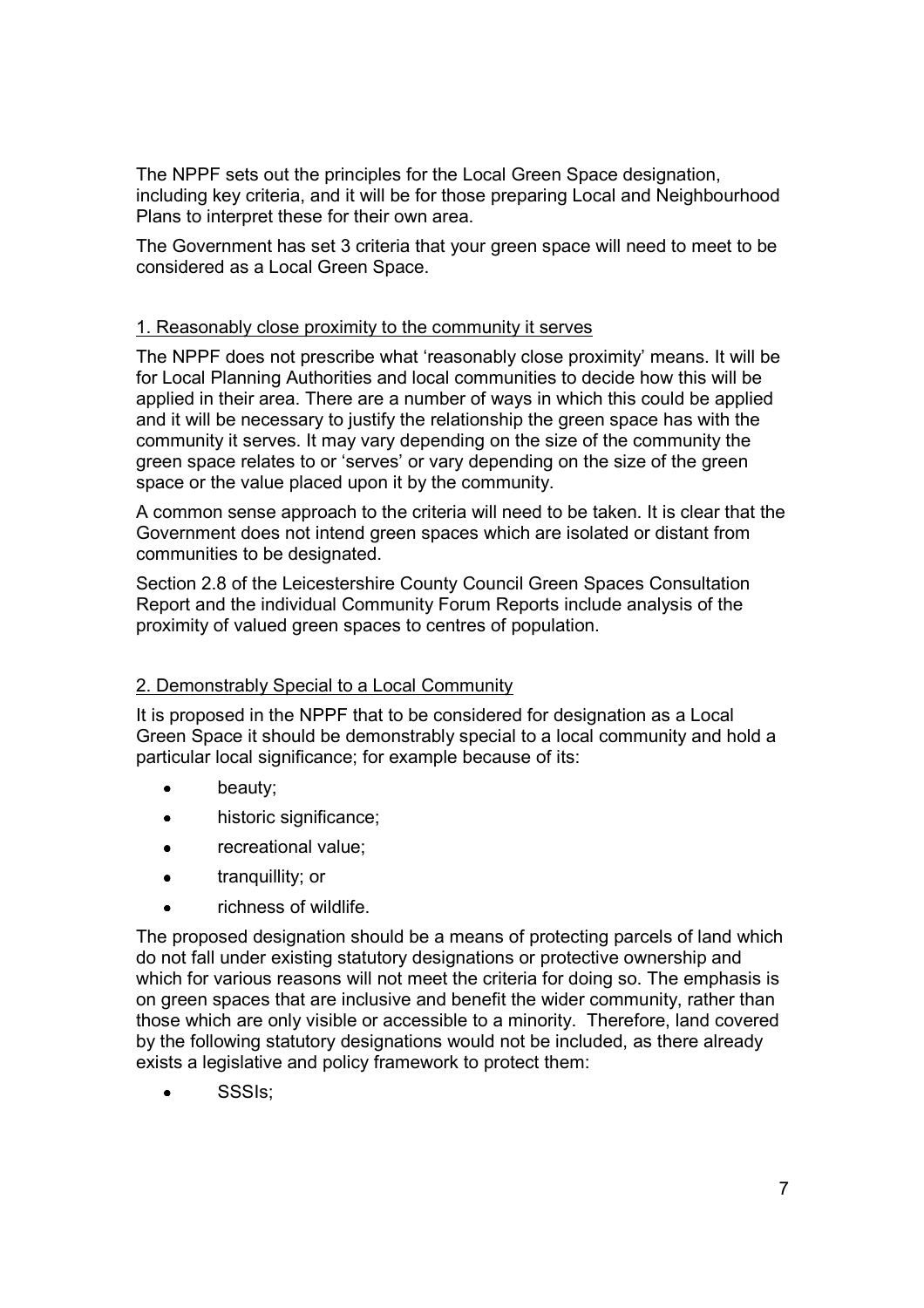http://www.naturalengland.org.uk/information\_for/sssi\_owners\_and\_occup iers/default.aspx

- National Nature Reserves; http://www.naturalengland.org.uk/ourwork/conservation/designatedareas/n nr/default.aspx
- Historic Parks and Battlefields;

http://www.english-heritage.org.uk/caring/listing/registered-parks-andgardens/

- Town and Village Greens;
- Registered Commons;

Information available by inspection at County Hall during normal office hours (9am - 5pm Monday - Friday)

- Local Nature Reserves;
- Land under Protective Ownership (e.g. National Trust, Woodland Trust, etc).

It should also be noted that the Government has recently consulted on changes to legislation relating to the registration of new village greens. It is anticipated that where pockets of land would not meet the proposed new criteria for village green registration, designation as Local Green Space would be an alternative approach.

See the Leicestershire County Council Green Spaces Consultation Report and individual Community Forum Reports for evidence of green spaces valued by local communities. Some of the sites may be protected by the designations listed above and this will need to be taken into account when considering designation.

#### 3. Local in Character, not an Extensive Tract of Land

The NPPF states a designated Local Green Space should be "local in character" and "not an extensive tract of land", in other words it should be small rather than large. The NPPF does not set out what a small or large area of land is defined as, so it will be for Local Planning Authorities and local communities to decide what this will mean for their area.

It is however likely that the following types of green space (in their entirety) would be excluded from the Local Green Space designation, although smaller parts could be included if they fulfilled relevant criteria:

- Charnwood Forest:
- National Forest;
- Strategic River Corridors (including the Trent, the Soar and the Ashby Canal etc);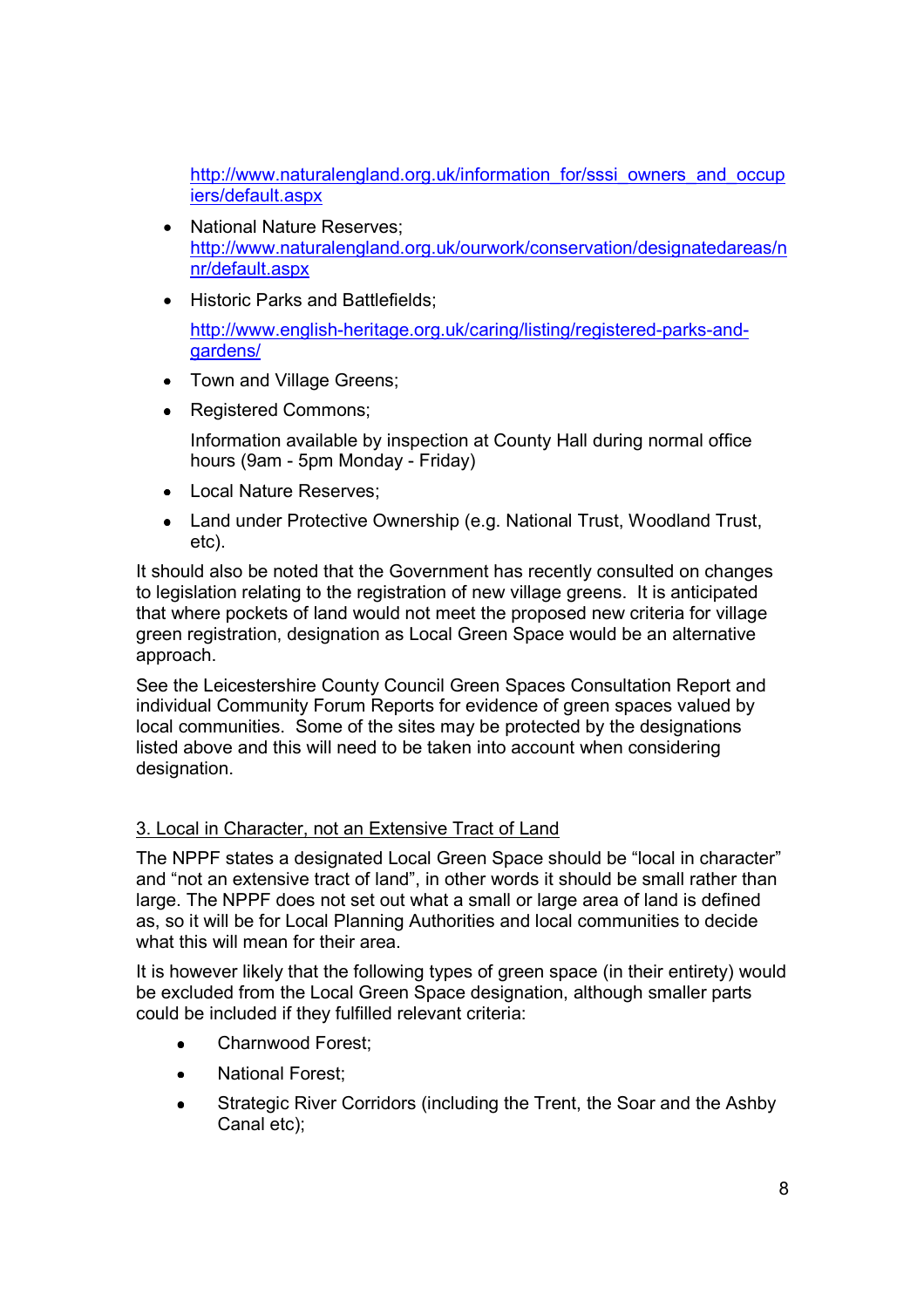• Large Green Wedges

The sort of area that could be designated as Local Green Space in Leicester and Leicestershire could therefore include:

- Some of the areas of importance to local communities identified through public consultation;
- Areas of Importance to the Form and Character of Settlements;
- Formal or informal sports and playing fields (if not already covered by an appropriate designation);
- Previously developed sites that now act as green or open spaces.

See section 2.7 of the Leicestershire County Council Green Spaces Consultation Report and the individual Community Forum Reports for analysis of the size of valued green spaces.

www.lsr-online.org/greenspaces

#### 1.4 Land Ownership

Land ownership is an important consideration in designating Local Green Spaces. To be designated as a Local Green Space, the land does not need to be in the ownership of the designating body, i.e. the Parish Council / Neighbourhood Forum or Local Authority does not have to be the landowner. As with other site specific allocations in Plans the owners of sites should be involved from an early stage to ensure the owner's support for the designation. This is to make sure that the designation is viable. As a minimum a Local Authority should contact the land owner of the potential Local Green Space Designation to receive support for the designation.

As Local Green Spaces will be designated through Local and Neighbourhood Plans full consultation on any proposals will be required. Where landownership is unknown, this will provide landowners and other interested parties with the opportunity to express their views on potential designations, as with other types of allocation.

The Localism Act introduces a Community Right to Bid (Assets of Community Value) which aims to ensure that buildings and amenities can be kept in public use and remain an integral part of community life. It may be possible for communities to nominate green spaces they value to be registered as a community asset and therefore eligible for Community Right to Bid. The regulations detailing this process are expected from Government shortly, further details can be found through the weblink below.

http://www.communities.gov.uk/communities/communityrights/righttobid/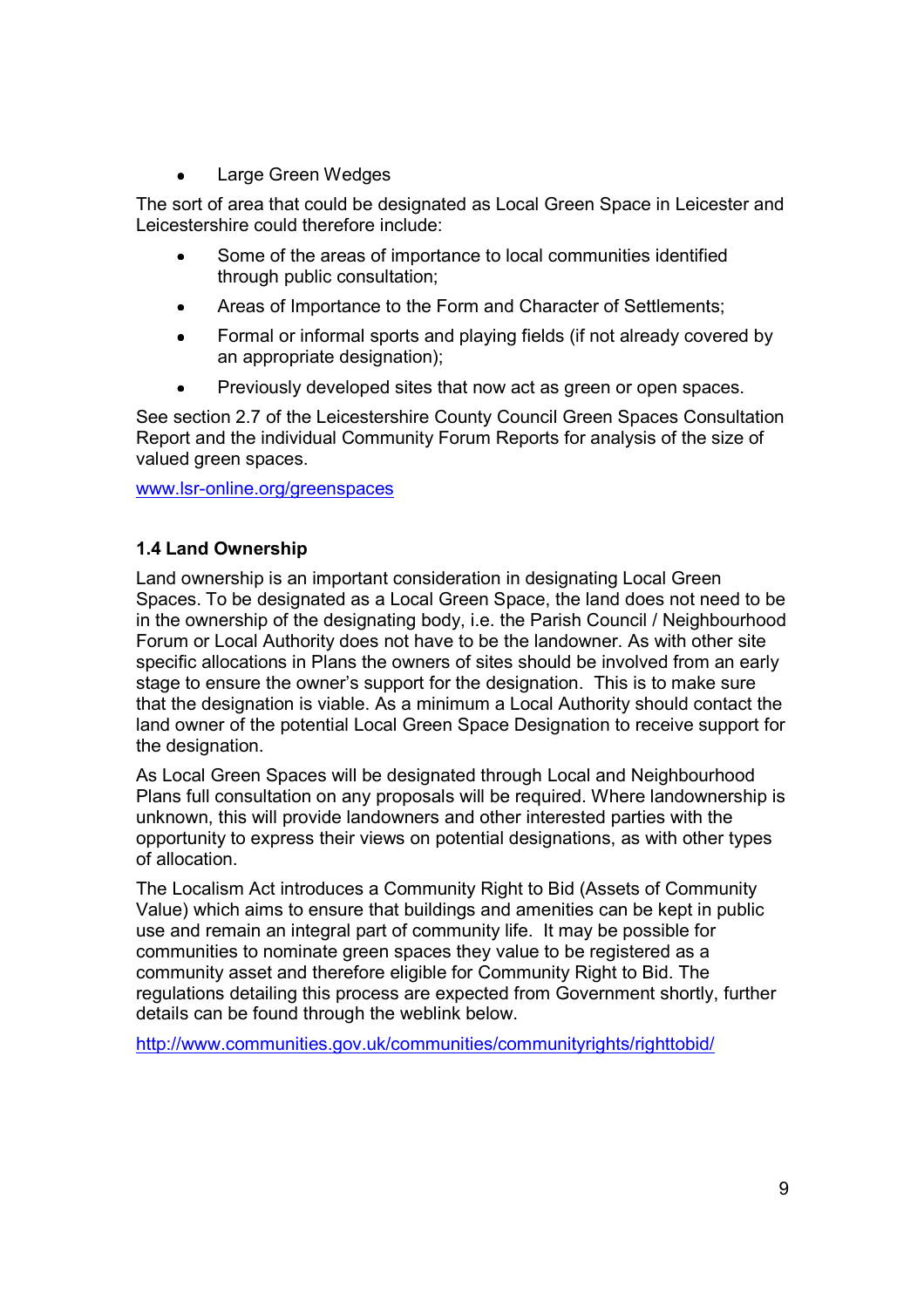#### 1.5 Next Steps

Although individual Local Planning Authorities are responsible for applying the Government's Green Spaces criteria through Local and Neighbourhood Plans, the Leicester and Leicestershire Local Authorities have agreed to progress this document to develop a consistent guidance and advice. As lessons are learnt and best practice emerges the document will be reviewed to provide additional support in identifying, evidencing and proposing Local Green Spaces for designation to help shape a consistent approach.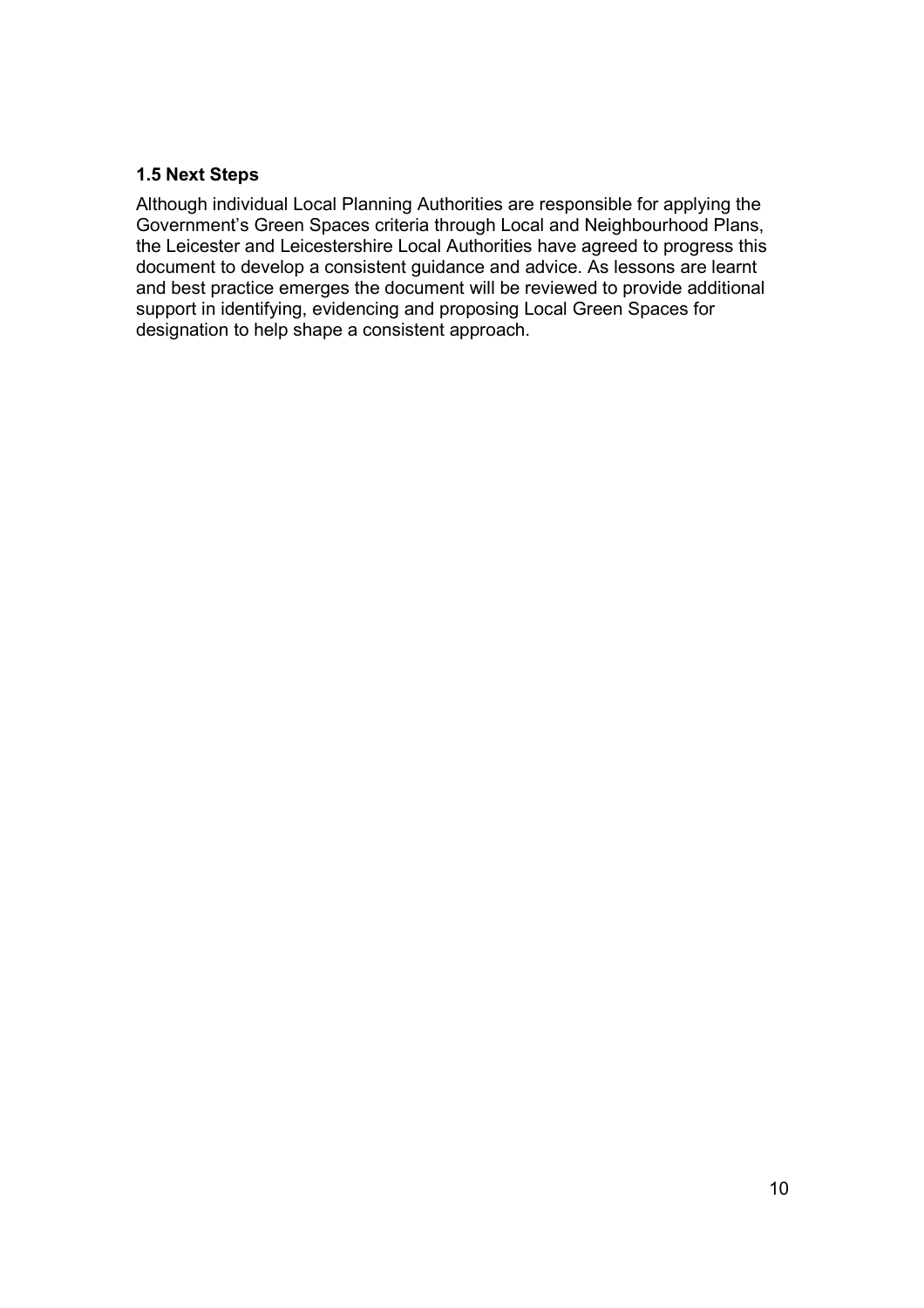# Part 2 - Leicester and Leicestershire Green Spaces Policy Approaches

Part two of this document shows the wide range of approaches, designations and protections that already apply to green spaces in Leicester and Leicestershire. It captures only part of the picture with many other green spaces used and maintained in less formal arrangements and on varying scales.

The local authorities of Leicester and Leicestershire have been working together with other partners to identify, protect and enhance green spaces of value for many years. Some of this evidence, these approaches and designations are set out in part 2 of this document.

The map below shows some of the key designations across Leicester and Leicestershire. These protective designation are in place as the land has a particular value or attribute that is deemed to be worthy of protection. As such these designations significantly reduce the likelihood of the land being allocated for built land uses.

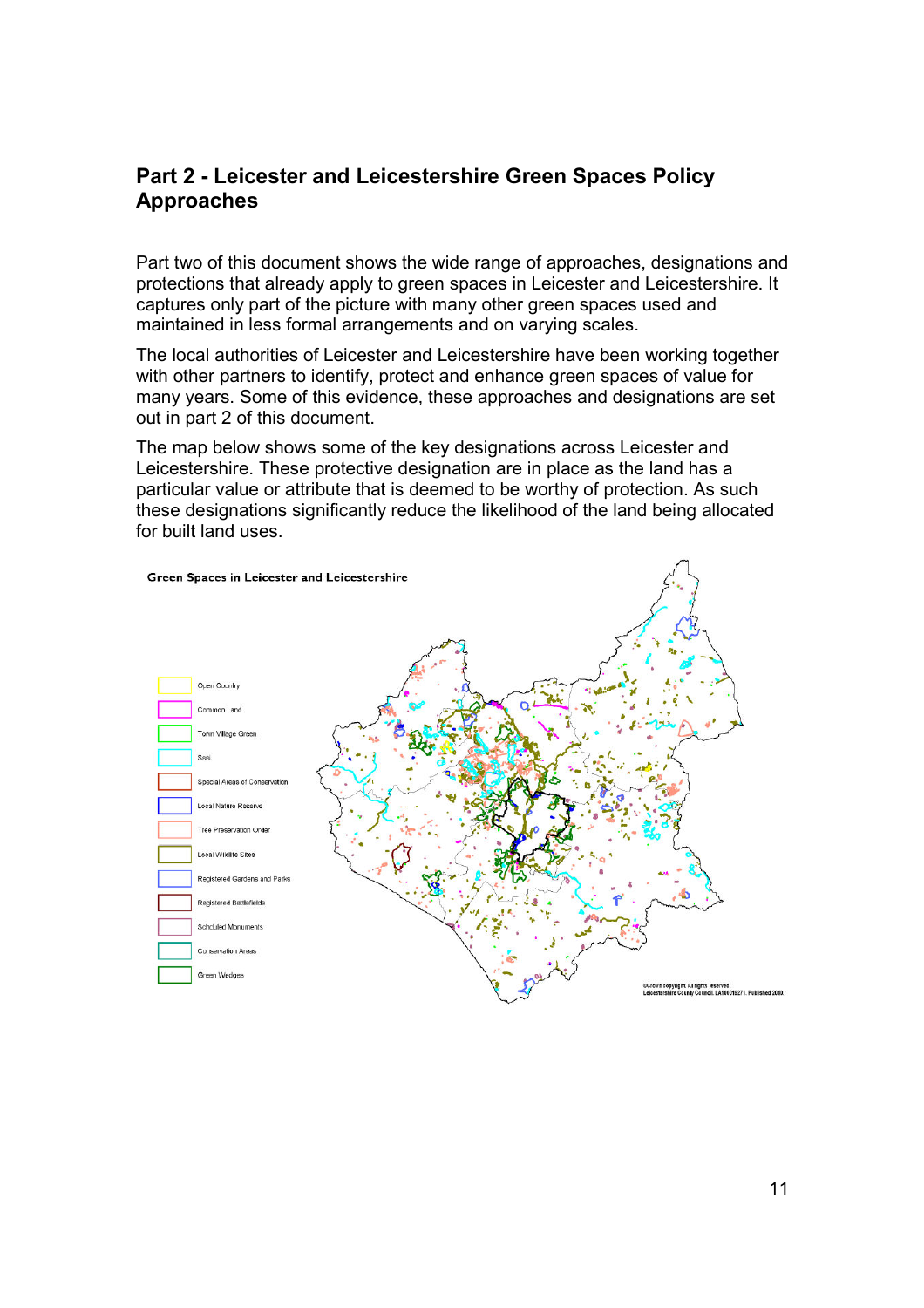#### 2.1 Leicestershire Together and One Leicester Sustainable Community **Strategies**

The Local Strategic Partnerships that cover Leicester (One Leicester) and Leicestershire (Leicestershire Together) bring together all of the organisations and partnerships that deliver public services in their areas. Each Local Strategic Partnership has produced a priority outcome framework, which sets out an agreed set of priorities which partners will work together to achieve. Both Local Strategic Partnerships recognise the importance of green spaces to the communities they represent. Although the value of green spaces will be important to a wide range of these priorities the most directly relevant are identified below.

Of the 28 key priorities identified in the Leicestershire Together Priority Outcome Framework, the following is most directly linked to green spaces:

#### Outcome 16: People have better access to and enjoy, value and engage with our environment and valued green spaces

- An improved multifunctional green infrastructure network linking urban and rural areas
- Improved accessed to our natural environment, where possible by walking and cycling
- Improved education which enables people to understand, enjoy and value the county's historical and natural environments
- More volunteering opportunities to support the maintenance and promotion of Leicestershire's natural and historical environments, especially with children and young people.

For further details on the priorities visit the Leicestershire Together website, www.leicestershiretogether.org/index.htm

One Leicester Sustainable Community Strategy identifies 7 main levers for change with priorities and actions to deliver each. The following priority in the section 'Planning for people not cars' relates to green spaces:

2. Greening the city: Trees are the lungs of Leicester. They also improve the feel of a city. So we will plant at least 10,000 more trees across the city, creating tree-lined streets, small forests and green spaces. Some of these will line new walking and cycling routes, whilst others will be used to create new spaces for people to meet and play and new 'wild spaces' where wildlife thrives.

For further details on the priorities visit the One Leicester website, http://www.oneleicester.com/leicester-partnership/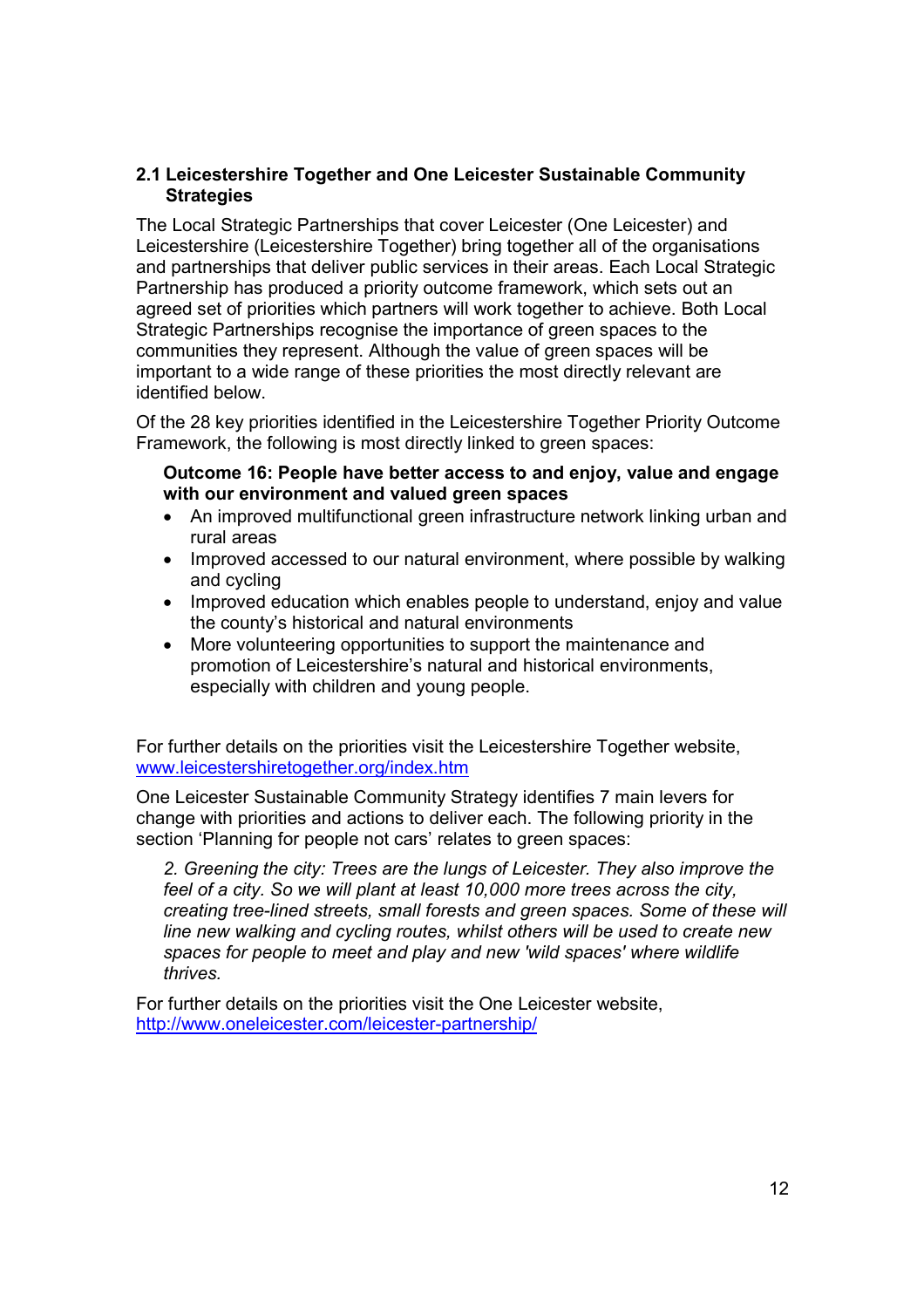#### 2.2 6Cs Green Infrastructure Strategy

The 6Cs Green Infrastructure (GI) Strategy was commissioned as part of the New Growth Point work jointly undertaken across Leicestershire/Leicester City, Derby City and South Derbyshire and Nottingham City/ Southern Nottinghamshire. Its aim was to establish a strategic level GI framework within which both higher and more local level GI works could be planned and developed. It was formally launched in 2010 and the baseline data it provides along with the strategic level targeting has been utilised by local authorities as they have developed their own core strategies.

It identifies areas of Green Infrastructure, which are of strategic importance, like Charnwood Forest and the River Wreake valley and also, through an analysis of a wide range of criteria, highlights those areas where investment in GI can bring multiple benefits.



http://www.emgin.co.uk/default.asp?PageID=192&n=Strategy+286C+Strategy29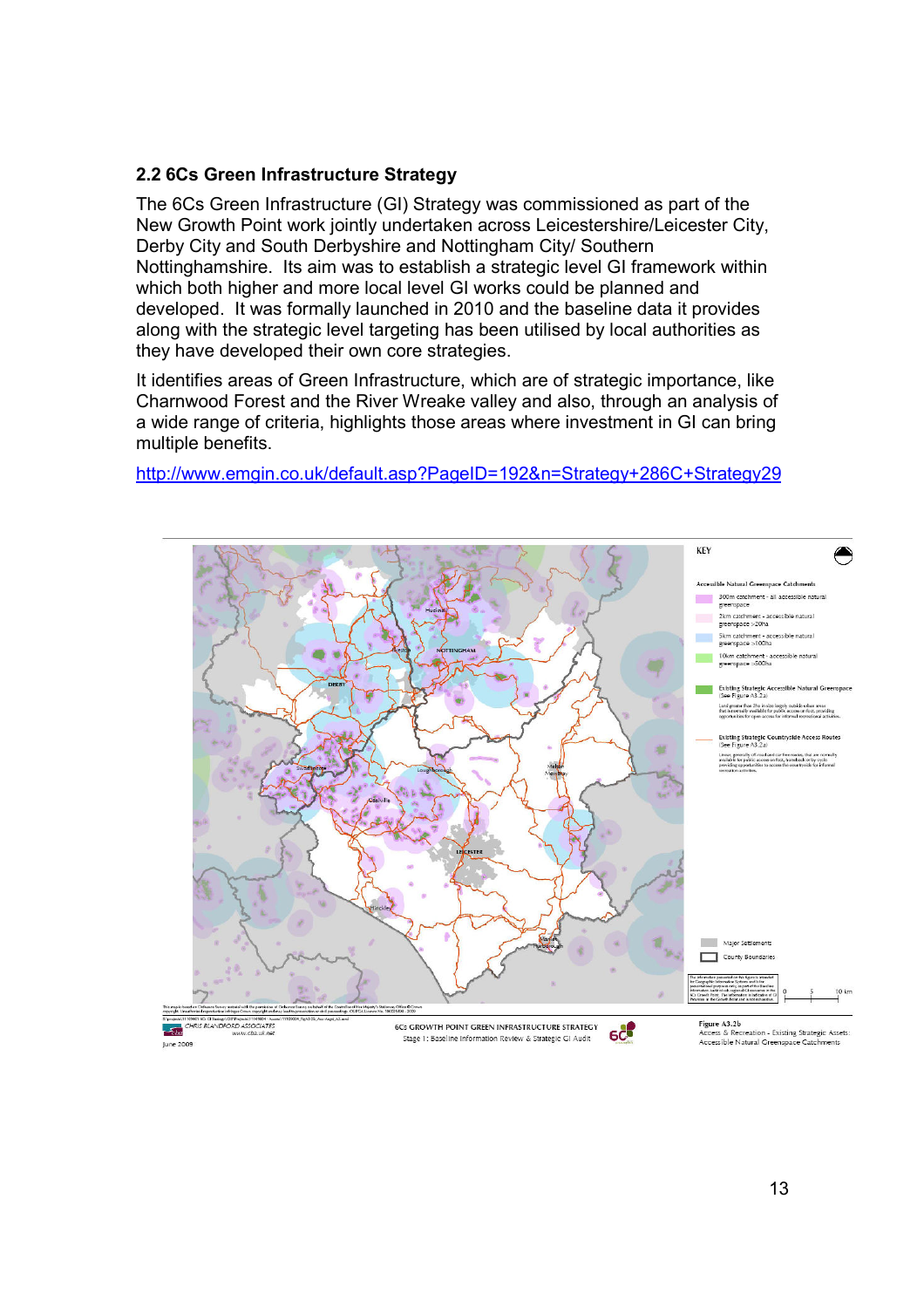### 2.3 National Forest Strategy

The National Forest covers 200 square miles of central England. Although the majority of it falls within Leicestershire, the Forest extends into parts of Derbyshire and Staffordshire.

In Leicestershire it extends from Groby westwards up to the county boundary and in doing so takes in the northern part of Hinckley & Bosworth's administrative area, the western part of Charnwood Borough Council's area and the majority of North West Leicestershire.

It was originally conceived by the Countryside Agency (now Natural England) in 1987, as a project set in Middle England to demonstrate the many benefits which trees and woodlands can bring. The National Forest Company itself was established in 1995.

Its work is guided by The National Forest Strategy 2004-2014. As an aid to implementing the strategy, The National Forest Company is able to provide a range of grants to encourage private, public and voluntary sector landowners to undertake not only tree planting but also improve bio-diversity, public access and site interpretation.

Since its establishment, woodland cover within the Forest has increased from 6% to 18%. In association with this there has been a substantial increase in permissive footpaths and bridleways and large areas of once derelict land have been restored. Both within Leicestershire and also at a national level, the Forest is a leading example of the benefits investment in green infrastructure can bring.

http://www.nationalforest.org/

#### 2.4 Leicester, Leicestershire & Rutland Landscape and Woodland Strategy

Originally produced in 2001 and then revised on 2006 this strategy has been adopted by all of the local authorities across Leicestershire and Rutland. It serves two purposes; firstly it complements the national level landscape characterisation work undertaken by the Countryside Agency (now Natural England) and secondly it examines ways in which woodland cover across the two counties can be increased.

It divides Leicestershire and Rutland into 18 landscape character areas and provides written descriptions of each and also identifies "issues" relating to them like "loss of hedges and hedgerow trees". The Strategy sets out objectives and guidelines for maintaining and enhancing each of the landscape character areas.

Individual District Councils either have or are in the process of undertaking their own district level landscape characterisation studies as part of their Local Development Framework documentation.

http://website/landscape\_woodland\_strategy\_feb\_2001\_addendum\_feb\_2006.pd f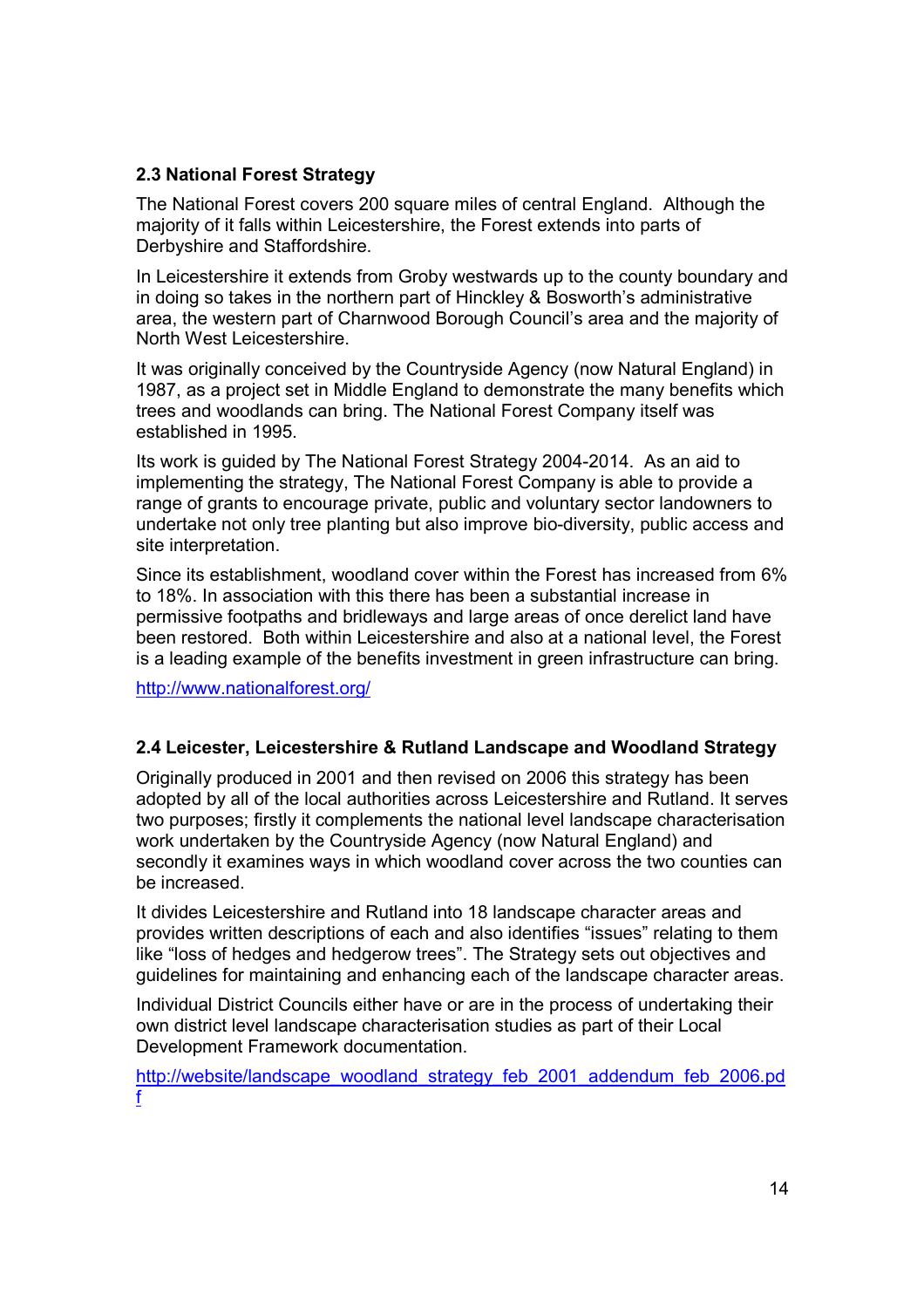### 2.5 Charnwood Regional Park

For many decades there have been discussions over whether or not the Charnwood Forest is worthy of gaining a national landscape designation – such as an Area of Outstanding Natural Beauty. Although ultimately no such designation was awarded, in recognition of its landscape, biological, geological and tourism value the East Midlands Regional Plan proposed that the Forest be designated as a Regional Park as a means of protecting and enhancing its special character.

This approach was adopted by all of the local authorities covering Charnwood Forest in 2007 and since then, through the combined work of a steering group supported by an extensive range of stakeholders, a vision statement has been developed and agreed for the area. Early in 2012 it is planned that a new steering group will be formed to lead on the implementation of the vision.

http://website/index/environment/countryside/environment\_management/treeswo odland/charnwood\_forest.htm

### 2.6 Stepping Stones Strategy

The Stepping Stones Project was established in 1992 to help deal with the pressures on the landscape within the "urban Fringe" of Leicester. In 2007 in response to the increasing development pressures being faced within the parishes surrounding Leicester City the Project area was expanded to cover 62 parishes.

The Project is a partnership between the County Council, Charnwood, Hinckley & Bosworth and Oadby & Wigston Borough Councils and Blaby and Harborough District Councils. Its principal role is to act as the 'green infrastructure facilitator' for the Central Leicestershire Area, shown in the map below. It achieves this via the following routes: Facilitator; Partnership liaison/enabler; Advocate and Champion; Grant Distributor; Funding support; and Project Management and Review.

Stepping Stones Central Leicestershire Area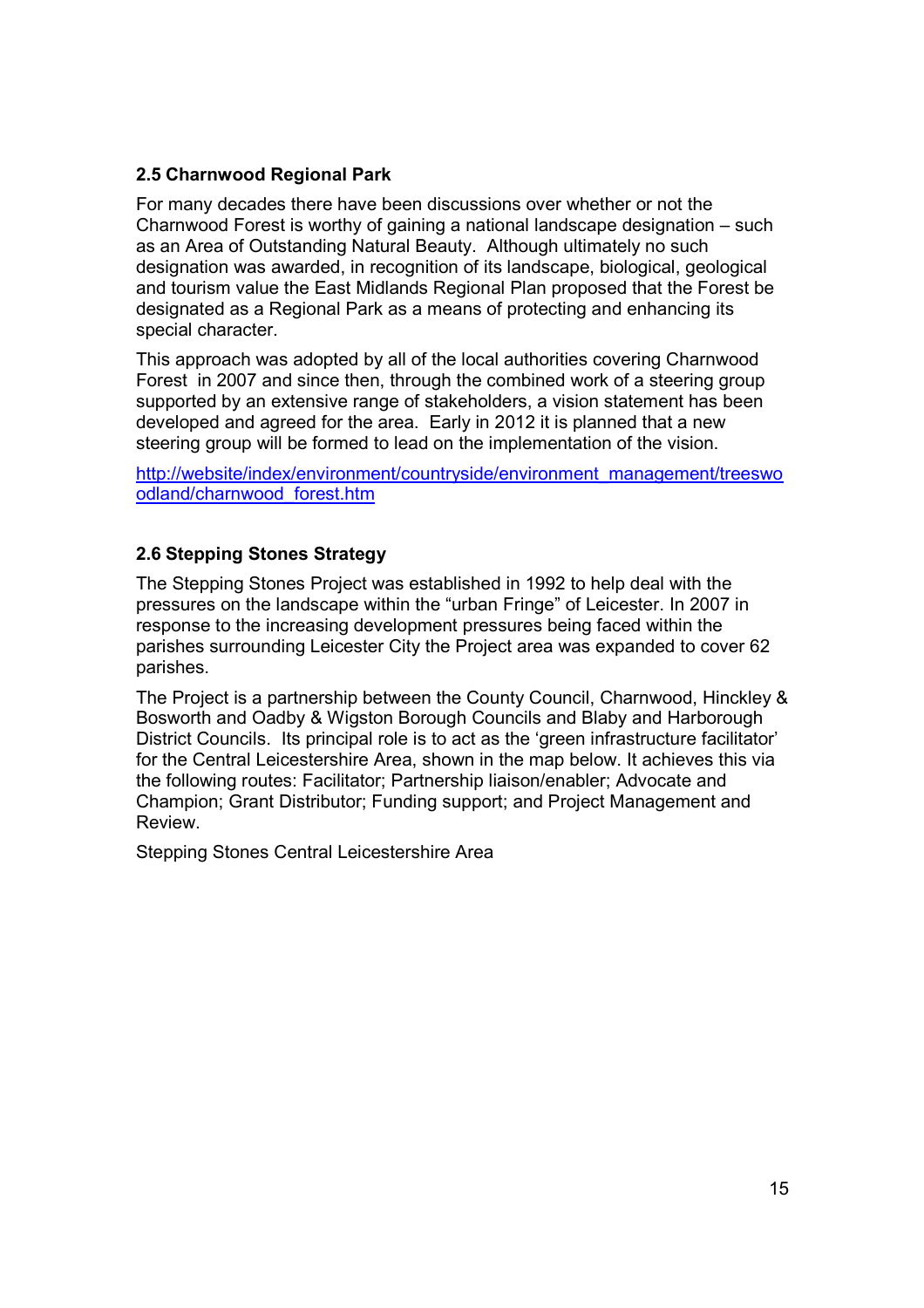

The Project has also produced management plans for the following Green Wedges: Scraptoft; Rothley Brook valley; Soar/Sence; Oadby and Thurnby.

http://website/index/environment/countryside/environment\_management/stepping stones/stepping\_stones\_project.htm

# 2.7 Green Wedges

Green Wedges have been an established part of Leicester and Leicestershire planning policy for many years. Originally defined through the Leicestershire Structure Plan (1987) they continue to provide structurally important areas of open land that influence the form and direction of urban development. More recently the principle and value of Green Wedges was carried forward into the 2009 East Midlands Regional Plan.

The Leicester and Leicestershire local authorities remain committed to the principle of Green Wedges and acknowledge the vital roles they play. Many authorities in Leicestershire have cross boundary Green Wedges (as shown in the map below), so a joint methodology was agreed in July 2011, which can be used when/if each individual local authority carries out their Green Wedge Review. Having a consistent approach to such a review across the sub-region is considered vital to ensure the soundness of the Local and Neighbourhood Plans.

This Green Wedge Review Joint Methodology has been agreed by the following six local authorities of Charnwood, Harborough, Hinckley & Bosworth, Leicester,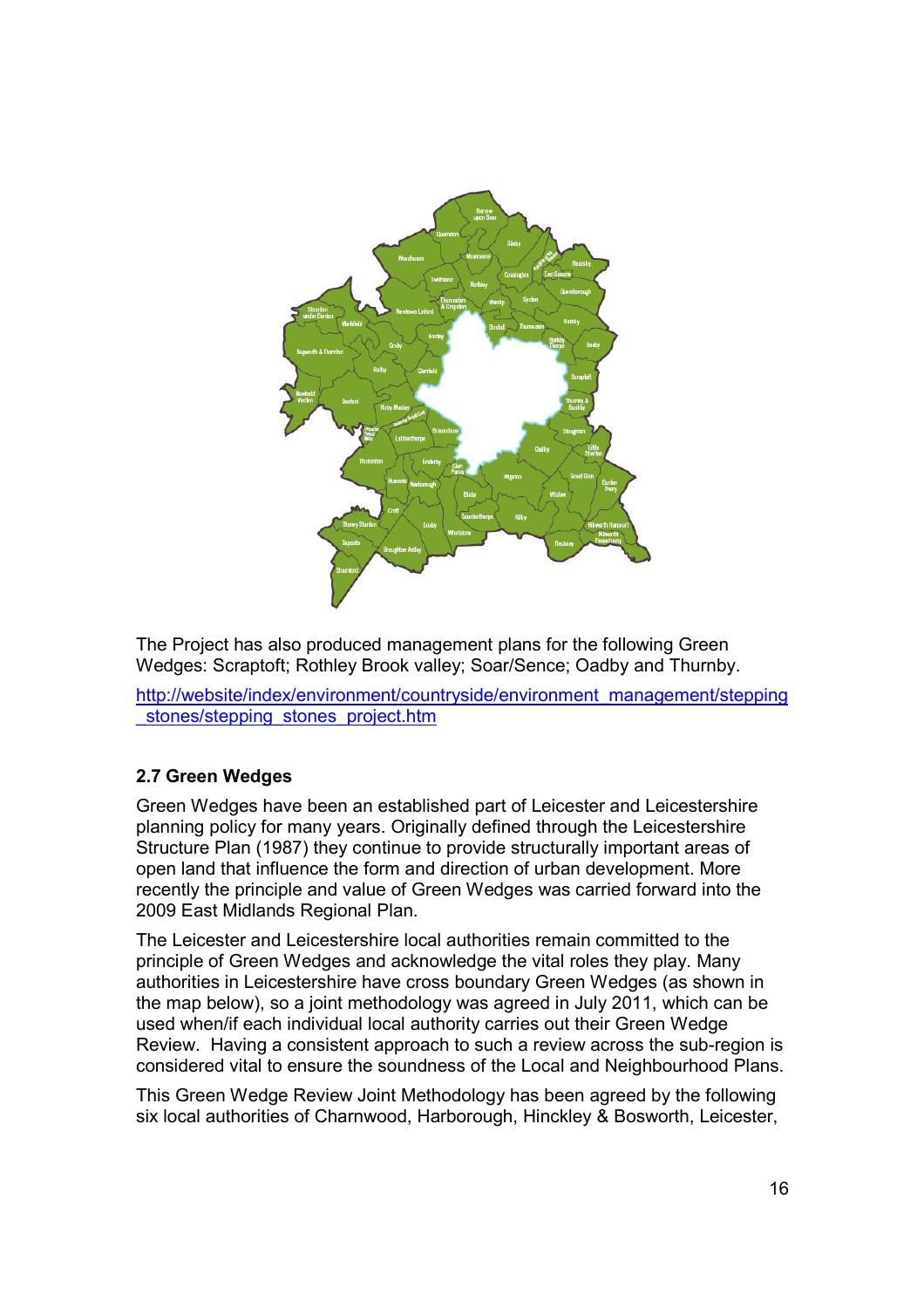North West Leicestershire and Oadby & Wigston, which form part of the Leicester and Leicestershire Housing Market Area. Blaby District Council and Melton Borough Council are also part of the Housing Market Area but are not partners to the joint methodology. Melton Borough Council does not have a Green Wedge within its administrative boundary.



When assessing a Green Wedge (on a macro scale) in its entirety, or when identifying a new green wedge; a green wedge should achieve all of the evaluation criteria, or be capable of fulfilling all criteria in the future. The criteria that need to be met are:

- Preventing the merging of settlements
- Guiding Development Form
- Providing a Green Lung into urban areas
- Acting as a recreational resource

Local Planning Authorities will review their Green Wedge boundaries as part of the preparation of their Local Plans.

The 2011 Green Wedge Joint Methodology can be viewed through the following link:

http://www.charnwood.gov.uk/files/documents/green\_wedge\_review\_joint\_metho dology/Green%20Wedge%20Review%20Joint%20Methodology%20Final.pdf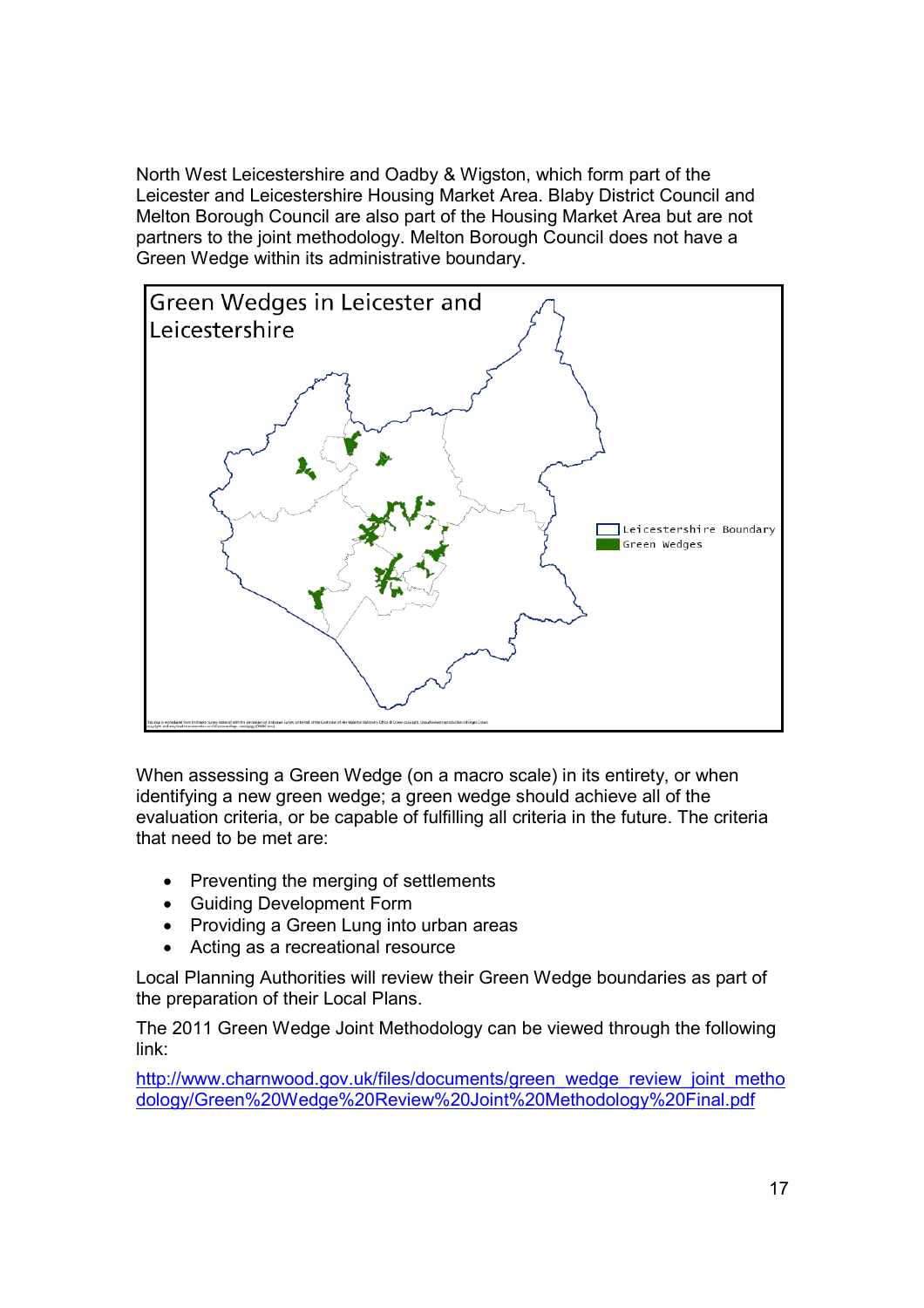### 2.8 Strategic River Corridors

The Strategic River Corridors project aims to bring a holistic approach to the management and enhancement of the natural, cultural and historic environment of the region's strategic river corridors and their regeneration and economic development to the benefit of people, wildlife, landscape, townscape and the management of flood risk.

The project seeks to protect and enhance the natural and cultural environment of the Region's strategic river corridors comprising the Nene, Trent, Soar, Welland, Witham, Derwent and Dove, along with their tributaries. Actions of agencies and other bodies including those of adjoining Regions should be co-ordinated to maintain and enhance the multi-functional importance of strategic river corridors for wildlife, landscape and townscape, regeneration and economic diversification, education, recreation and managing flood risk.

The Strategic River Corridors approach has been developed in Local Plans in Leicestershire and the rivers highlighted in bold above, along with their tributaries, have been incorporated in Local Plans.

#### 2.9 Local Planning Authority Green Infrastructure Strategies and Open Space, Sport and Recreational Facilities Studies

A number of local authorities have Green Infrastructure Strategies. Green infrastructure can be considered as an organising framework for integrating physical resources and natural systems with ecological, geological and historical assets. Green Infrastructure Strategies can help to integrate socio-economic and environmental evidence with emerging policies on environmental protection. Urban development is central in considering needs and opportunities for protecting, enhancing and extending green areas.

Local authorities are required to produce an Open Space, Sport and Recreational Assessment in accordance with the requirements of Planning Policy Guidance Note 17 (PPG17). The key attributes of a local assessment should include accessibility, quality, multi-functionality, primary purpose and quantity of green space. The National Planning Policy Framework has retained the need to carry out these local assessments.

See Appendix 1for details of your Local Planning Authority website where such studies would be available.

# 2.10 Access to Open Land (Countryside and Rights of Way Act)

Under the Countryside and Rights of Way Act 2000 (CROW) new statutory provisions created new Open Access sites that allow people to walk freely in the designated areas.

In Leicestershire there are more than 100 sites, amounting to about 290 hectares. Although most are small there are a few significant areas, including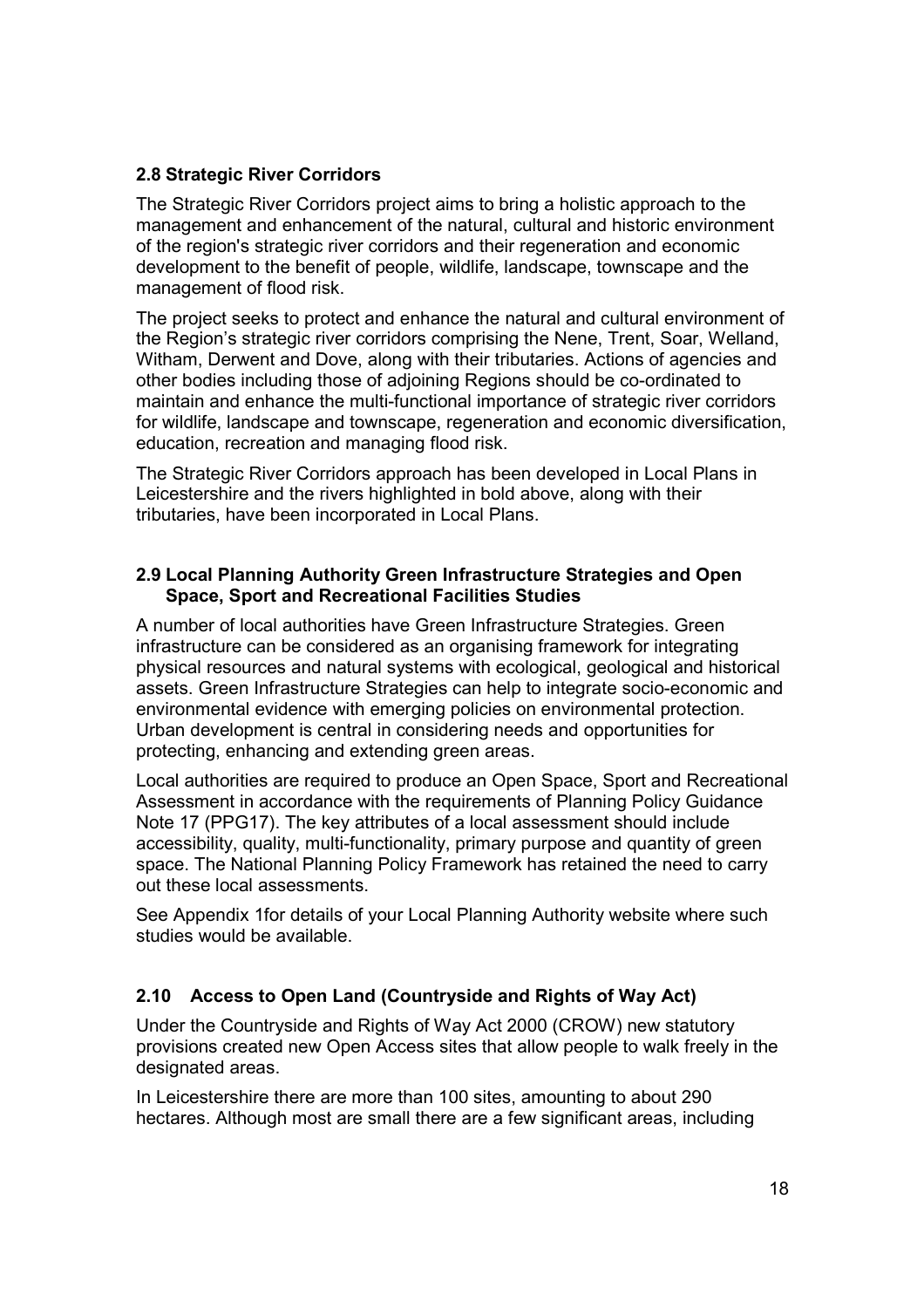Burrough on the Hill, Loughborough Meadows and Charnwood Lodge. A number of the sites are also Sites of Special Scientific Interest and require a balance to be sought between access and ecological value. The County Council is the Access Authority for the sites and works with land managers, including where appropriate, developing access management plans. The CROW Act also established new Access Forums. The Leicestershire Local Access Forum (www.leics.gvo.uk/laf) advises the Authority on proposals for these sites and broader access matters as a whole, including the Rights of Way network.

One new provision is the ability of landowners to dedicate areas of open access or allow other types of use on access land. Since this is granted through statutory provisions, it reduces occupier liabilities for those entering the land and can be attractive if areas are already being used by the public.

Further details on open access are available at

http://www.naturalengland.org.uk/ourwork/enjoying/places/openaccess/default.as px

http://www.direct.gov.uk/en/Environmentandgreenerliving/Greenertravel/Enjoying thecountryside/DG\_187645

# 2.11 Green Belt and other designations

Whilst Leicestershire has a wealth of attractive countryside and Greenspaces, there are no National Parks or Areas of Outstanding Natural Beauty (AONB). Charnwood Forest was on an early list (the Hobhouse Committee List) for consideration as an AONB, but it has not yet reached the stage of designation.

There is also no Green Belt in Leicestershire. Green Belt is a national designation that originated across England in a national policy statement in 1955. The Green Belts in England cover approximately 1,639,540 hectares of land, about 13 per cent of the land area. There are 14 separate Green Belts, varying in size from 486,000 hectares around London to just 700 hectares at Burton-on-Trent.

Green Belts have a number of functions which can include:

- preventing urban sprawl by keeping land permanently open;
- preventing neighbouring towns from merging into one another;
- safeguarding the countryside from encroachment;
- preserving the setting and special character of historic towns: and
- to support urban regeneration by encouraging the recycling of brownfield land.

A Green Belt has never been deemed appropriate in Leicestershire although it has been considered on a number of occasions. The Leicestershire approach has focused much more on Green Wedges which help to guide and shape urban form whilst giving residents access to green space. Green Wedges are therefore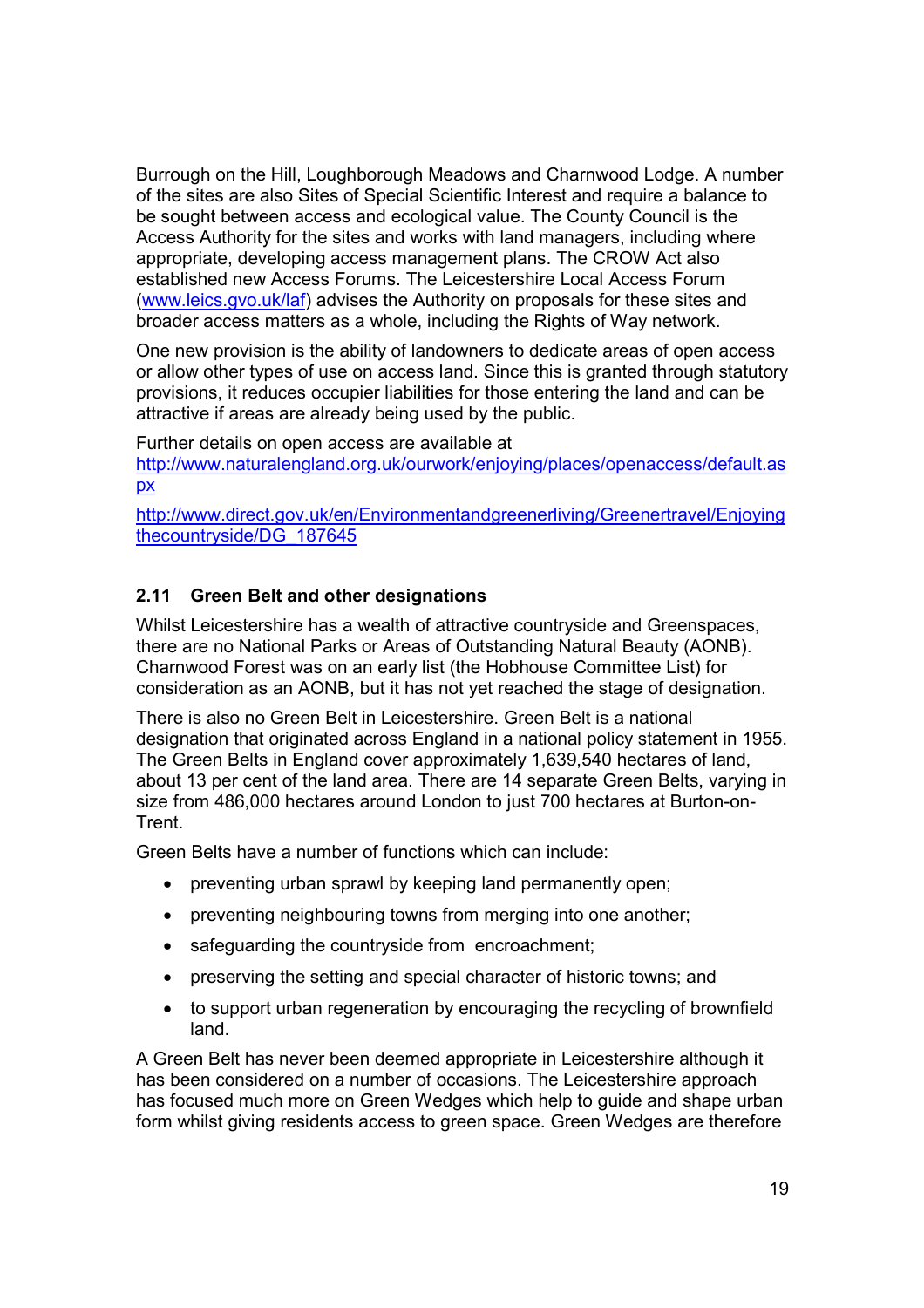a much more fine grained and sympathetic to growth and change in urban form and to the specific geography of Leicester and Leicestershire. They do not have the same degree of planning policy permanence as Green Belts but have proved to be effective and have had the necessary support through a number of generations of Local Plan Inquiry processes and individual planning appeals.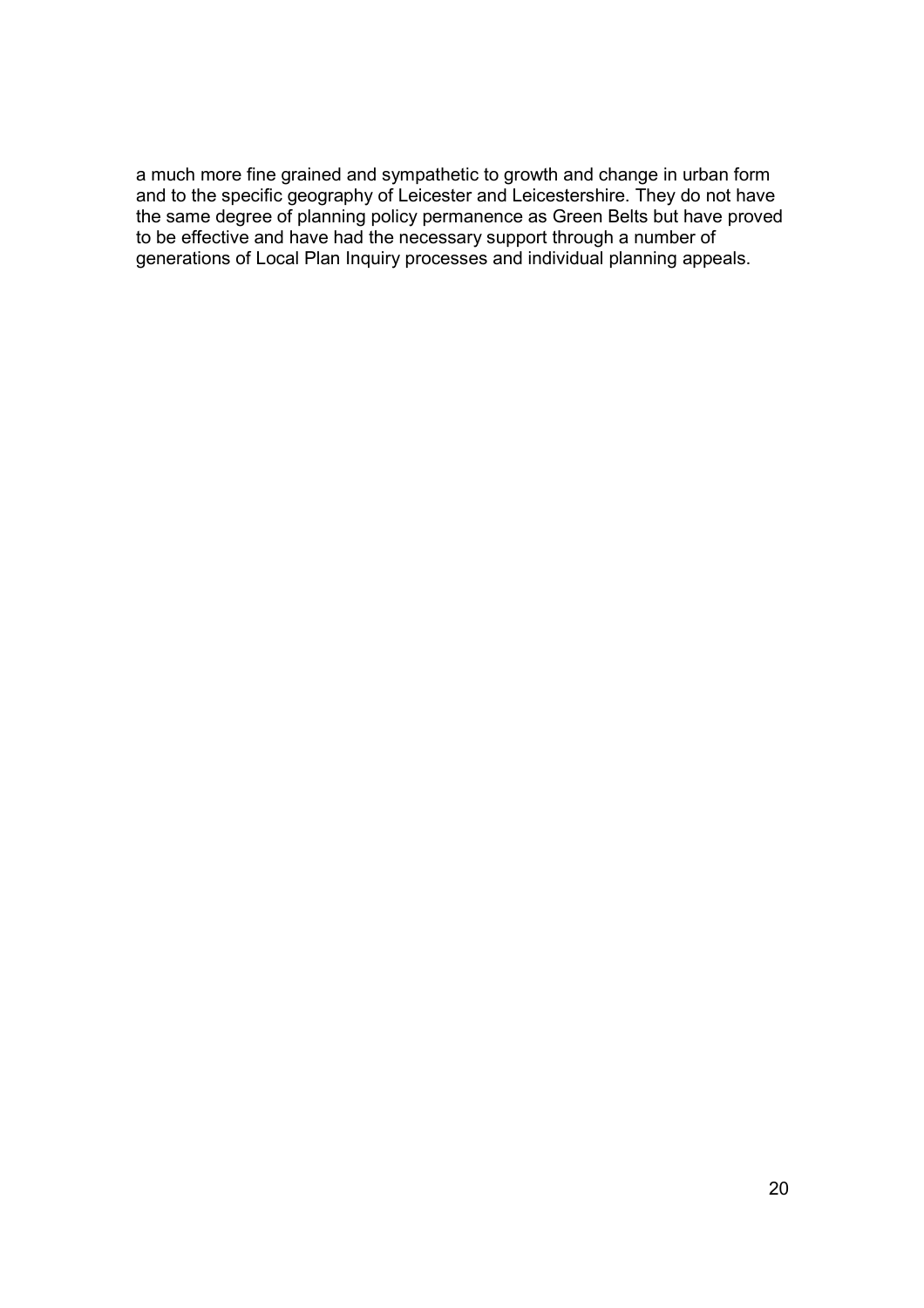# Appendix 1 - Local Planning Authorities Map and Contact Details



Blaby District Council http://www.blaby.gov.uk/ccm/navigation/planning-and-building/planning/

Charnwood Borough Council

http://www.charnwood.gov.uk/pages/charnwood2026

Harborough District Council

http://www.harborough.gov.uk/homepage/102/planning\_policy?adminID=28&prev iew=666ef08b51615645d682ea5bdca58c52&expire=1310482003

Hinckley and Bosworth Borough Council http://www.hinckley-bosworth.gov.uk/planning\_policy

Leicester City Council http://www.leicester.gov.uk/your-council-services/ep/planning/plansandguidance/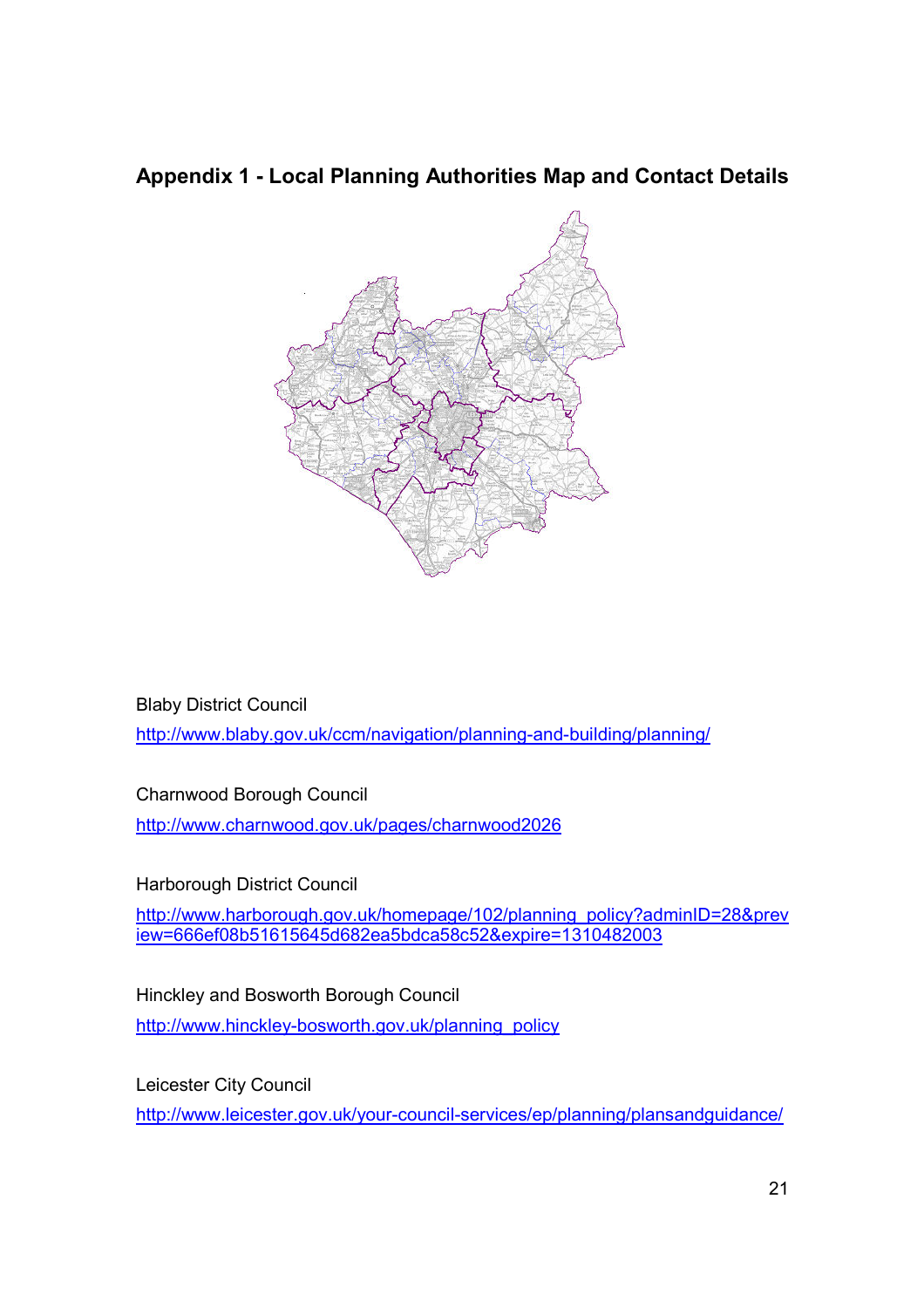Melton Borough Council

http://www.melton.gov.uk/environment\_and\_planning/planning/planning\_policy.a spx

North West Leicestershire District Council

http://www.nwleics.gov.uk/pages/planning\_policy

Oadby and Wigston Borough Council

http://www.oadby-wigston.gov.uk/pages/planning\_policy\_framework